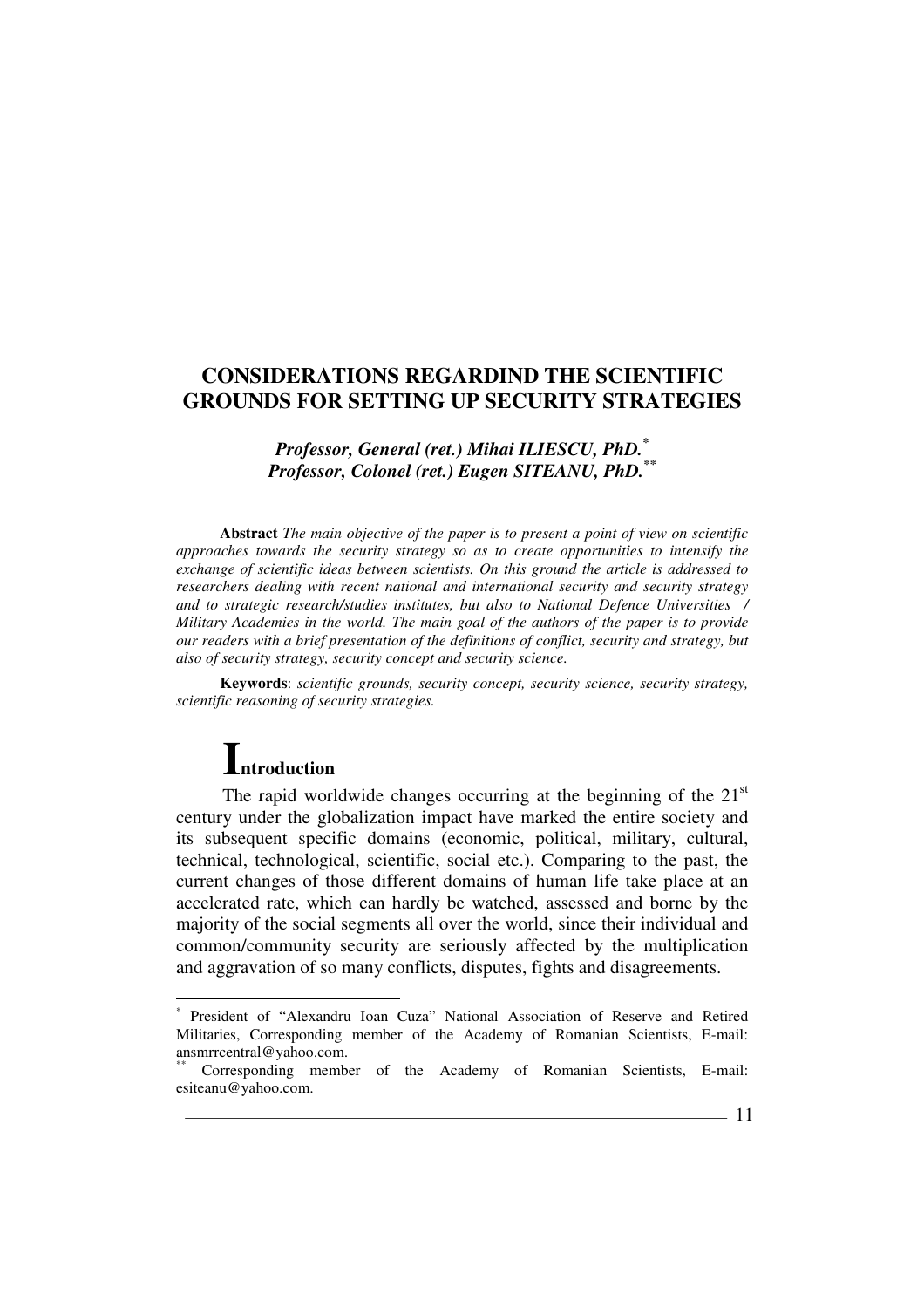Due to these unpredictable changes, the relevant specialists and political decision makers of both individual states and international security organizations are confronted with some difficult unprecedented analysis of establishing/determining the tendencies of modifying the security environment in order to develop national or international security strategies.

*There have been some "important conceptual evolutions, the most relevant from both theoretical, as well as practical perspective being the adoption of NATO's Strategic Concept, (…) and the new US strategy of military engagement.*" Concomitent, one knows important "evolutions, such *as: (…) the global economic-financial crisis and its effects; the increase of global complexity and relevance for issues such as the competition for resources, climate change, migration etc."<sup>1</sup>*

The current security environment reveals tremendous transformations and EU's Member States have taken concrete steps to adapt to present evolutions.

*All these evolutions related previous, "along with the current global context, fully justify the need for an updated European Security Strategy, which would project a new strategic vision concerning EU's security interests, a vision to which Romania is willing to offer a substantial contribution.*" If we take all these key-moments into considerations, "EU *can no longer keep away from initiating the revision process of the European Security Strategy, otherwise the new institutional construct would*  lack an instrument for strategic action in tune with the current international *context."*<sup>2</sup>

In the international environment two main tendencies can be noticed:

1. a positive one, based on a diminishing the probability of a war between two antagonistic politico-military alliances (as the former Warsaw Pact and NATO used to be), since on short term there is no prediction of such a threat/danger that could have destroyed the entire world through a devastating nuclear war;

2. a negative one, characterised as follows:

<sup>1</sup> Bogdan, Lucian Aurescu, The European security strategy revised. The Romanian perspective, Strategic Impact, Centre for Defence and Security Strategic Studies/National Defence University "Carol I", nr. 2[43]/2012, Bucharest, 2012, p. 17.  $2$  Idem.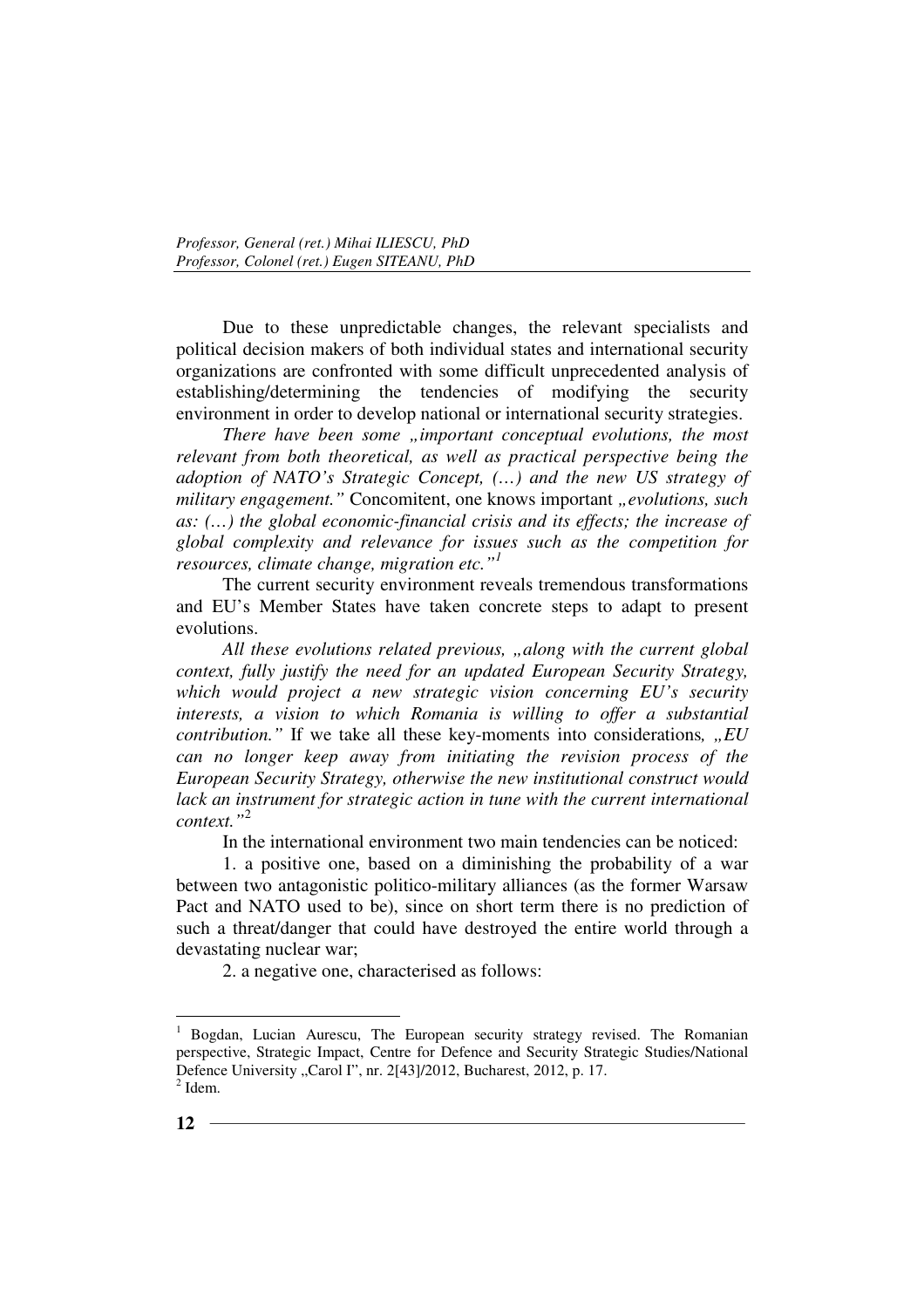a)an intensification of multiple conventional and unconventional terrorist attacks, which tend to be generalized all over the globe in the form of terrorist/antiterrorist war;

b)asymmetric threats against national and international security;

c)an increasing number of crises and conflicts.

Also, all over the world two antagonistic tendencies are taking place: 1.the integration tendency (i.e. EU's creation and enlargement);

2.the disintegration tendency (the former Union of Soviet Socialist Republics/USSR, the former Federal Republic of Yugoslavia, Czechoslovakia, Serbia, Ukraine etc.).

# **The definition of conflict**

Initially, the endeavours of defining conflict emphasized the difference between peace and war and the interaction between those two antagonistic states. In the  $21<sup>st</sup>$  century the research/investigation of this complex domain has moved to an interdisciplinary study which has as objectives of research the interdependence between peace and war and the results of those two essential states of the human being: peace and war analyzed in terms of international relationships, sociology, economic, political, defence, security and international law sciences, which also implies a multidisciplinary research. Obviously, each of these defines conflict from its own perspective, which induces substantial differences between their respective definitions. Thus, some definitions are more focused on the military aspects, others on the political aspects, while others still are concentrated on economical, social, geographical factors etc.

Concurrently, the definition of conflict emphasizes those different parts/facets it comprises and focuses on different factors/elements: "In their *research studies and publications, individual researchers and authors also deal with different facets of conflicts and treat them from different angles, placing emphasis on a variety of conflict-related factors and elements."* In spite of this, we can assert that *"conflict is conceived as a phenomenon composed of mutually interconnected elements - actors, issues, dynamics and contexts. It follows from the above that the definition and categorization of conflict is a very demanding and complex process. To delineate the empirical field of research, it is necessary to establish criteria for defining conflict, so that we can distinguish which phenomenon should be included* 

**13**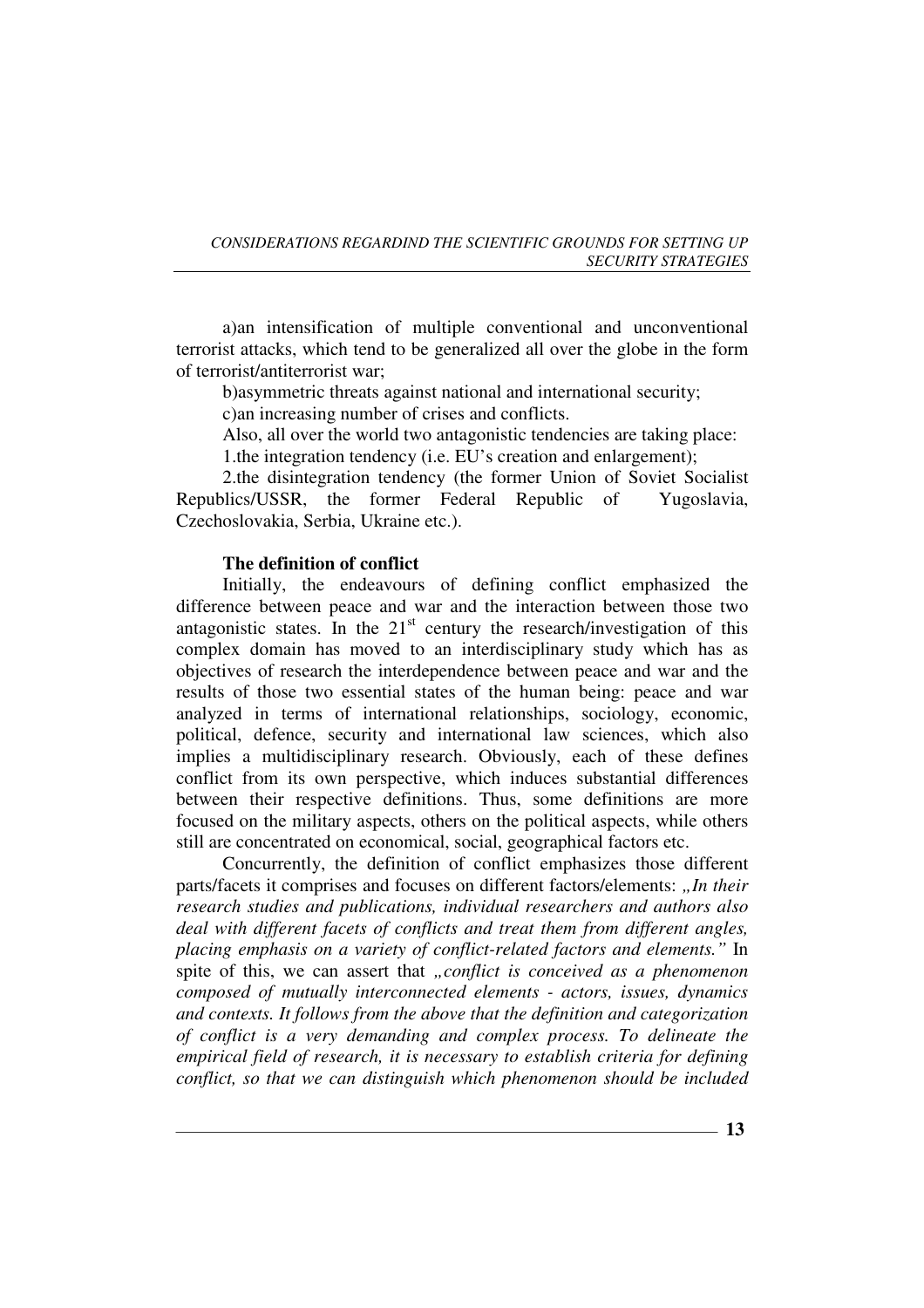*or excluded. This must also be done to ensure consistency in the use of terms."*<sup>3</sup>

By analyzing the above mentioned aspects and noticing how complicated this endeavour of getting a clear definition is, we can state the fact that it is mandatory to have criteria for defining conflict. Without having them in place, there is no chance to solve this problem.

Wasmuth makes a choice; he choosed *"four conditions for an impartial investigation of conflicts, as follows:* 

*a) conflict should be viewed as a social fact and should not be confused with its form,* 

*b) the definition of conflict should not contain any limiting assessment so as not to pre-determine the conflict's analysis,* 

*c) in defining conflict, it is essential to avoid unnecessarily narrowing down the definition by contextual characteristics, so as not to reduce the complexity of the entire concept,* 

d) *the definition of conflict should not confuse cause with effect."*<sup>4</sup>

Since the fundamental elements of conflict are the actors (those involved in it), activity/activities and opposition/incompatibility of interests, the conflict itself is *"a social situation in which a minimum of two parties strive to acquire at the same moment in time an available set of scarce*  resources<sup>35</sup>, through an entire spectrum of actions, from threats to war itself. When it comes to resources, we do not refer only to the economic ones, but also to any other type: fairness/justice, political power, territorial control etc.

Therefore, we can provide you with other definition: the use of aggressive behaviours of the parts involved in conflict, one against another, for getting/gaining by all means some gains/resources/advantages which are simultaneously incompatible. If the actors/parts involved lived in isolation, they would not collide with each other because their respective locations would be far away, but usually they live together and even if this were not the case, they are still interconnected by thousands of interactions and this

<sup>&</sup>lt;sup>3</sup> Central European Forum on Military Education, Security and Defence Quarterly, nr. 1/2013, Warsaw, 2013, p. 19.

 $<sup>4</sup>$  Ibidem, p. 20.</sup>

<sup>5</sup> Idem.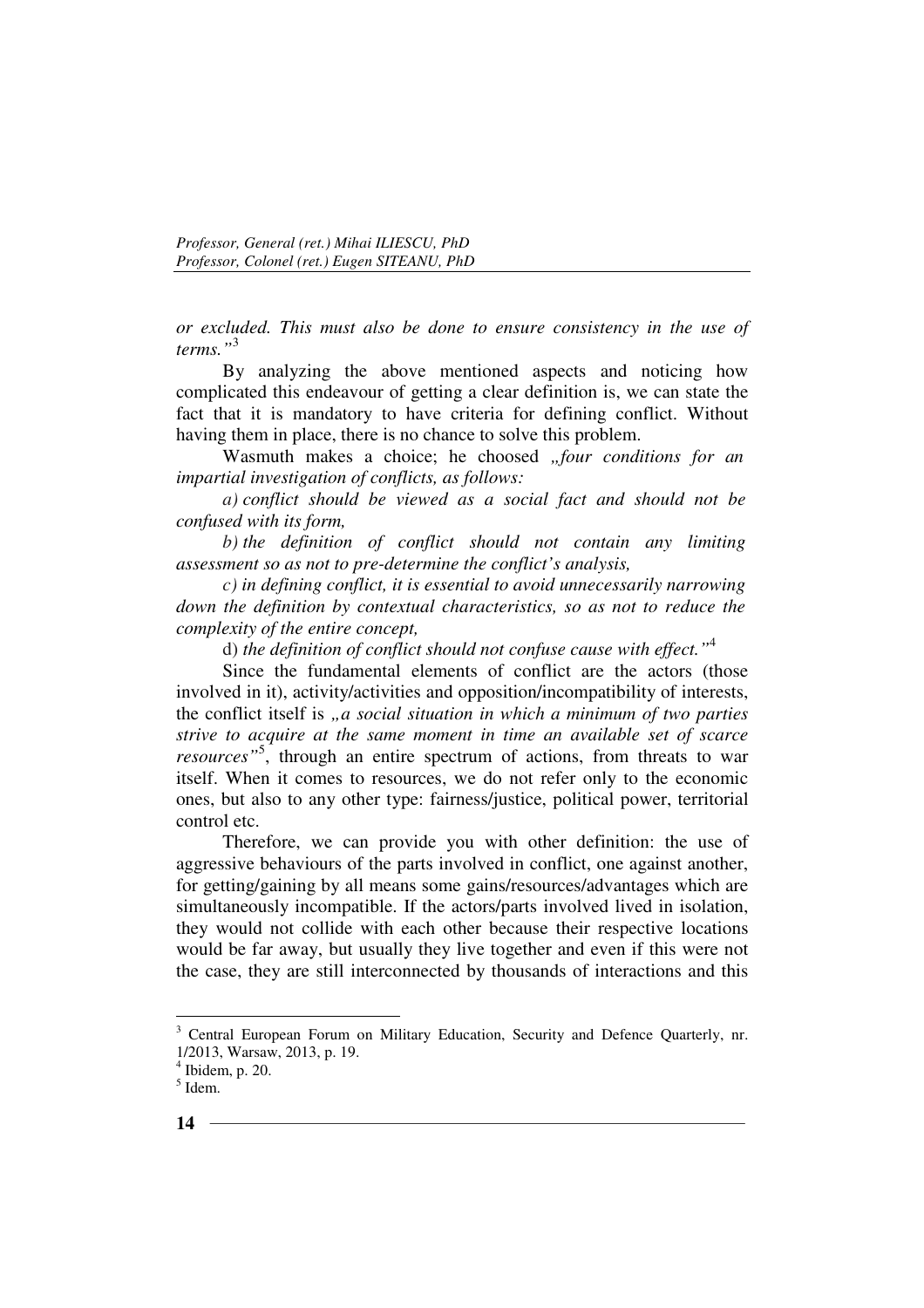generates the conflict, when they have completely opposing interests and do not want to negotiate.

In the human society, conflicts represent a normal state, and their lack is something abnormal. For this reason, conflicts themselves are not considered dangerous. Really dangerous is the absence of any rules meant to solve them or the denial of the decision making factors to solve a specific conflict by peaceful means.

Consequently, conflict is the collision of some social groups which have opposing interests. In the same context, conflict represents the aggressive action of at least one of the parts involved in it (individuals, groups, communities, ethnics, political parties, states etc.) which have divergent interests with other part/parts.

The source/cause of conflict can be the struggle for power or the defence of some values, or a specific status of a part against another, by neutralizing or eliminating the opposing part.

From the international relationship perspective, conflict has political causes (independence, the right of self-determination, territorial/border disputes, struggle for power, access to power etc.) and implies collisions/fights for defending one's interests, involving at least two parts (states, a group of states, organized groups, organizations) which fight each other for victory, one of them being a state. Generally speaking, during conflicts the following actions will take place: negotiations, threatening, putting pressure, active or passive termination of conflict, using physical force or war. However, this definition does not comprise the possibility of collision/fight between two non-state actors and also it does not take into consideration the economic interests.

Armed conflict can escalate and reach its extreme form that is war. There is a difference between armed conflict and war: "every war is an *armed conflict but not every conflict will result in war. (...) War represents organized violence carried out by political units against each other"*, 6 which implies premeditated and collective actions. Hence, as a consequence, we can asses that any armed conflict represents a situation in which at least one part systematically uses armed violence in order to achieve its own political objectives or other interests.

 $\overline{a}$ 

**15**

 $<sup>6</sup>$  Ibidem, p. 23.</sup>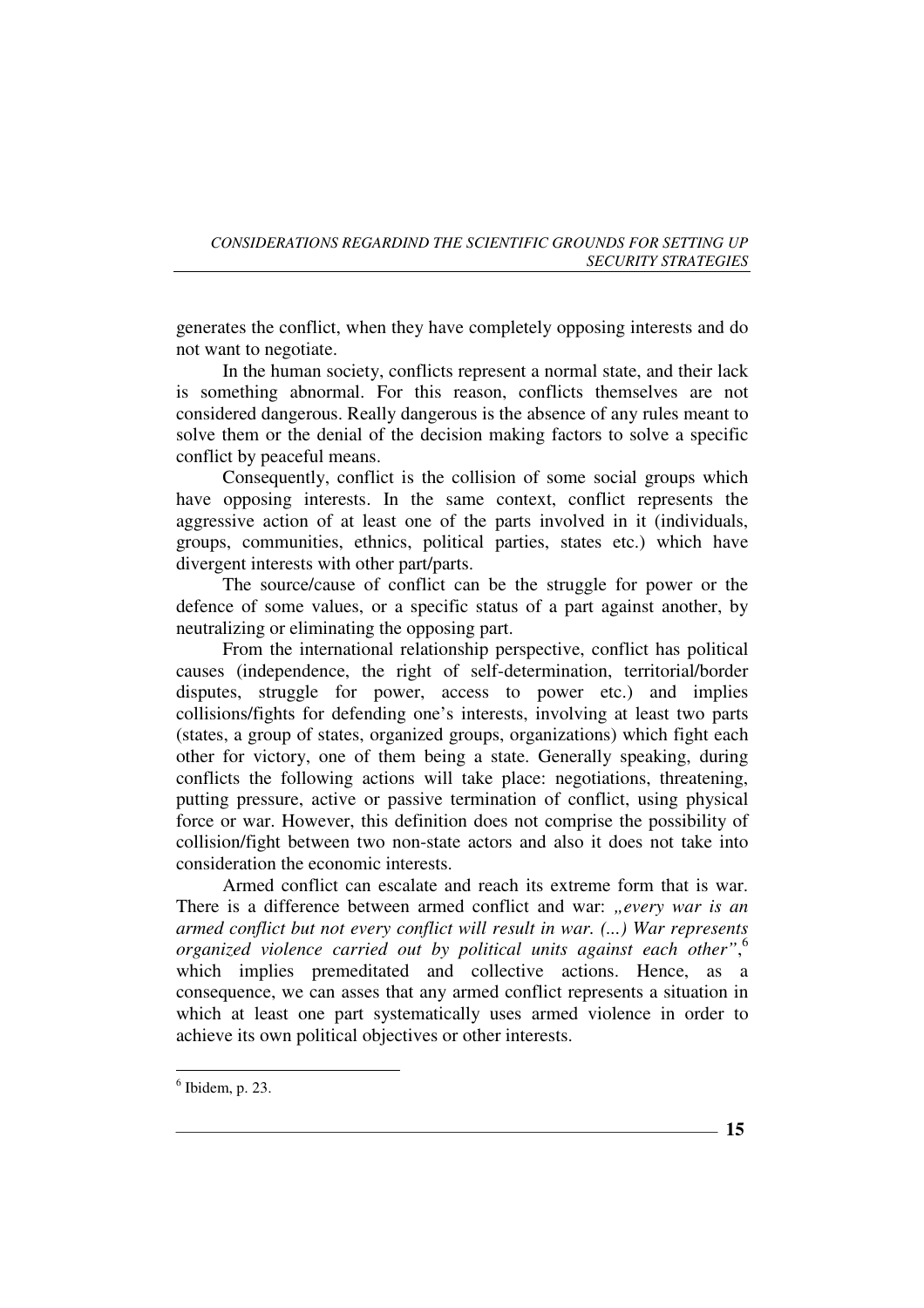## **The security concept**

In the past, the security concept<sup>\*</sup> and national security strategy were approached starting from some ideological premises, from a unilateral perspective. From a scientific point of view, the security concept must refer to the nation interests; so it must be called nation security instead of national security. Furthermore, it is not acceptable anymore that security of some individuals, nations or states be accomplished on the basis of the others' insecurity.

In order to establish strategic/ensure security objectives, it is necessary to have a completely scientific interpretation of the causes/sources that produce insecurity and represent solutions to the security issue. By eliminating the false problems of security some viable security could be reached. This way, the theoretical premises of developing security strategies could be determined on scientific basis.

Security represents the essential attribute of organizations, systems, states etc., their capacity of functioning in safe conditions (S) and preserving their characteristics and performances against risks, threats and dangers by avoiding, attenuating or remodelling (Cv) them and their functional readaptation  $(Ra)^7$ .

Mathematically speaking, security (Sec) can be expressed as follows<sup>8</sup>:  $Sec = CV + Ra + S$ 

Nowadays, security represents "the result of the dynamic balance" between the diverse components/subsystems of the security environment, that is a state in which the threats, dangers and conditions that create the insecurity of the individual, of the community, of the nation etc. can be controlled for a comprehensive defence of all of them, which determines

<sup>\*</sup> There are a lot of definitions of the security concept, most of them are determined from the conceptual, actional and systemic point of view, but also trying to determine the concept semantically. In order to clearly define the security concept, this is determined through of security policies, security strategies, security doctrines etc.

<sup>7</sup> Eugen Siteanu, Bedros Năianu, Gheorghe Ilie, *Technical products fiability*, AISTEDA, Bucharest, 2000, p. 123.

<sup>8</sup> Idem.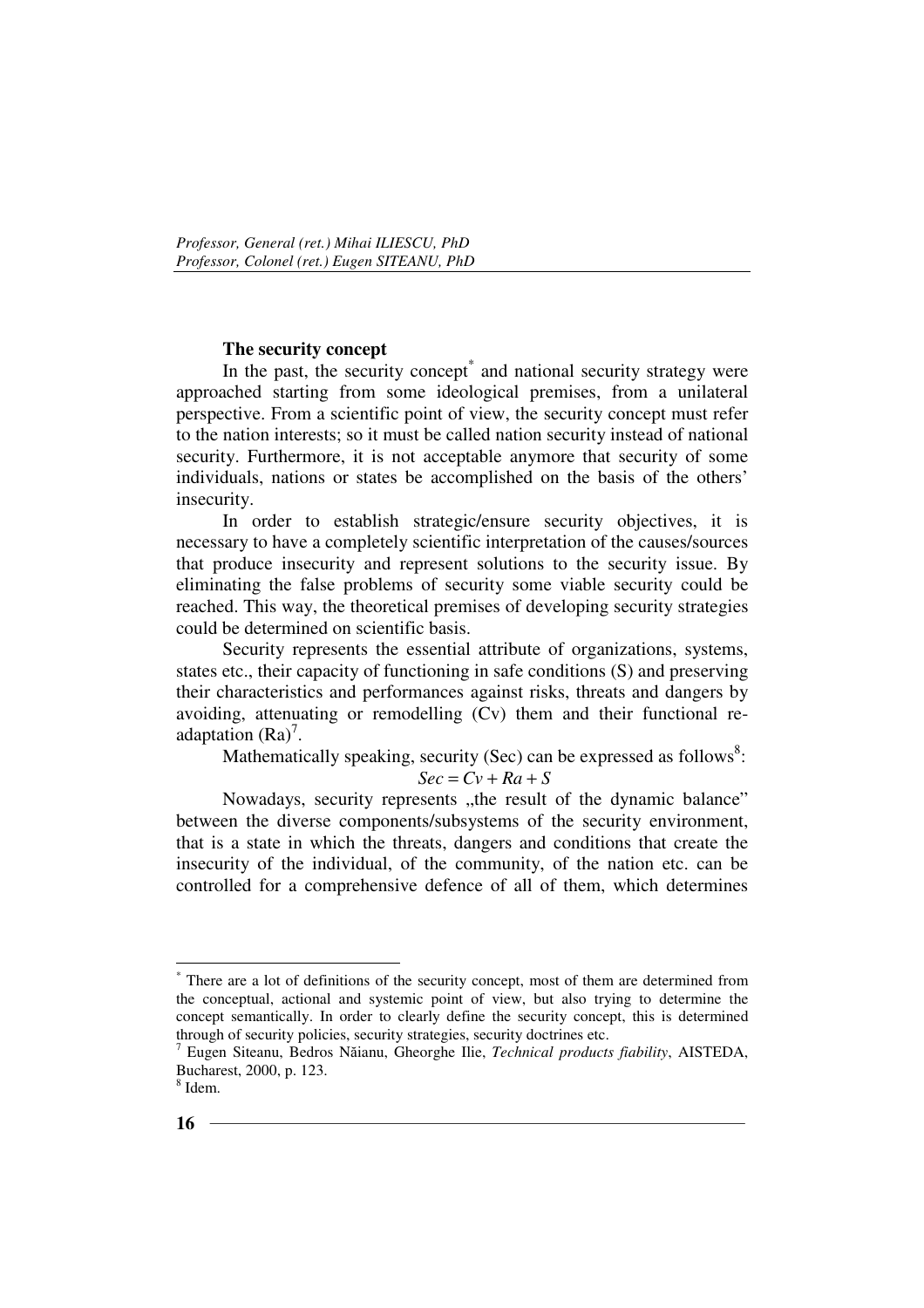"the security of the entire community/society<sup>"9</sup> At any level, (national, regional, international ones), the security state of individuals must represent the fundament of any security analysis because the human being is the essential element in any social-political organization and the level of assuring *"his/her security is reflected in the security of the community in which he/she lives"*<sup>10</sup> .

The security concept initially started from some objective aspects. Nowadays, the concept also contains some subjective aspects in accordance with international relationships theory (including in this concept the interests, culture etc.). The reason for that is the fact that the analysis of the actors' behavior and of a complex phenomenon such as the international terrorism can be made only through the extension of the concept itself.

## **The security science**

*As far as security construction and security interests, at the national level, is concerned "The outstanding evolution of knowledge, and especially of technologies, has created new systems of dangers and threats and, accordingly, new vulnerabilities to them, which have raised the necessity of some new approaches of the security concept, from an interdisciplinary perspective. This is the reason for the necessity of a security science."* (…) As a result, "the approach of the security/insecurity science matters *requires resorting to the new theories, to the new methods and analysis procedures from this spectrum of the non-predictability status, as, for example, the chaos theory, complexity theory etc."*<sup>11</sup>

Jules Henri Poincare, the famous French mathematician, said that in any science there is just as much science as one can find in mathematics. That's why, the modern and contemporary security must be based, not only on the natural languages in their descriptive essence, but especially on the logic and mathematical linguistic, on the formal systems analysis. *..Logic* 

<sup>9</sup> Teodor Frunzeti, *Critical infrastructures security and human security*, Military Sciences Magazine no. 4(41), Year XV, Editura Academiei Oamenilor de Stiintă din România, Bucharest, 2015, p. 5.

 $10$  Ibidem, p. 6.

<sup>11</sup> Eugen Siteanu, Nicolae Zavergiu, *Security under trans-discipline umbrella*, Military Sciences Magazine, no. 4/2016, Bucharest, 2016, p. 47.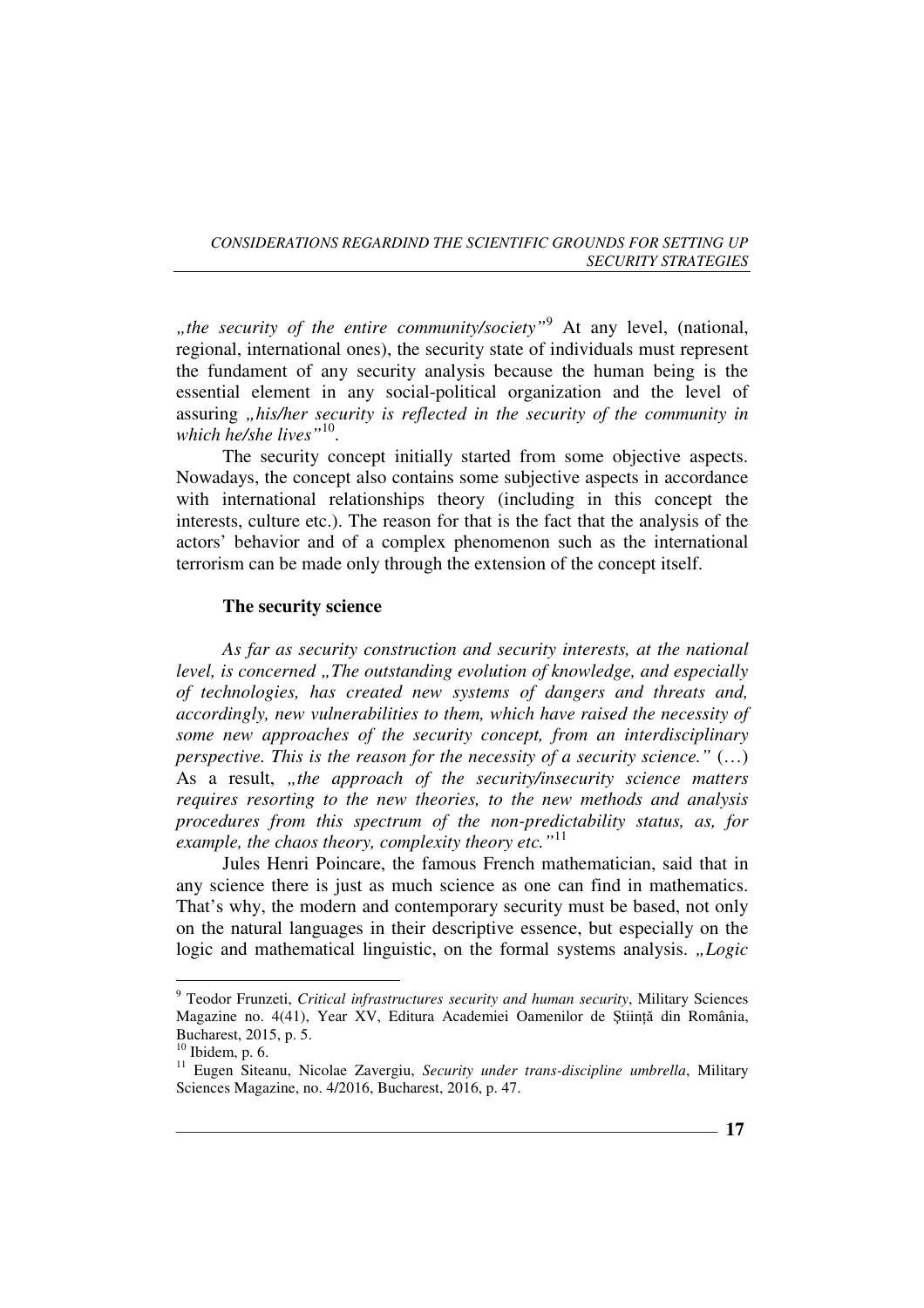*may be a real scientific base for the intelligence analysis, for cognitive analysis and security analysis, and even more than that, it may be an instrument that must be used by the intelligence analysts and security C4 systems analysts for developing security studies."*<sup>12</sup>

We reiterate the idea that security studies must be based on mathematics, like the security analysis, which has to be set up on scientific reasoning in order to find his/their way through the fog.

For this, within the security science a new mathematical methodology can be used, such as the one discovered by the Romanian academician Grigore Moisil, *"who promoted the mathematical methodology in the humanist/social sciences realm, because his excellence was a great mathematician, an exceptional logician an a great humanist. He crossed the boundary of classic mathematics and got into other domains of mathematics application (economy, biology etc.), respectively in the humanist ones. One of those is the sociology domain, which has concepts and theories close to the security domain, no matter if it is about national, worldwide or international security. Security science is more than a simple social science. It does not target just the security state of the society, but also the security of all systems and processes, including the natural ones, which represent the ground of sources for its interconnection models."*<sup>13</sup>

Security science is still at its beginnings and there is only one thing wanting: it needs a conjugated effort of the worldwide science experts to reach the level of development of military science and to produce a new theory necessary to scientific reasoning of the national and/or global security strategies.

*"Nowadays, the security science is in a complex process of formation and development which has as its own domain the laws, rules, principles and norms of security systems and processes (including those specific to organizations, nations and the entire human society) in order to know and model the processes, and to manage those processes."* 14

Nonetheless, the future security paradigm (relating to national, regional or worldwide security) has to make a distinction between

 $12$  Ibidem, p. 48.

 $13$  Ibidem, p. 49.

 $14$  Ibidem, p. 50.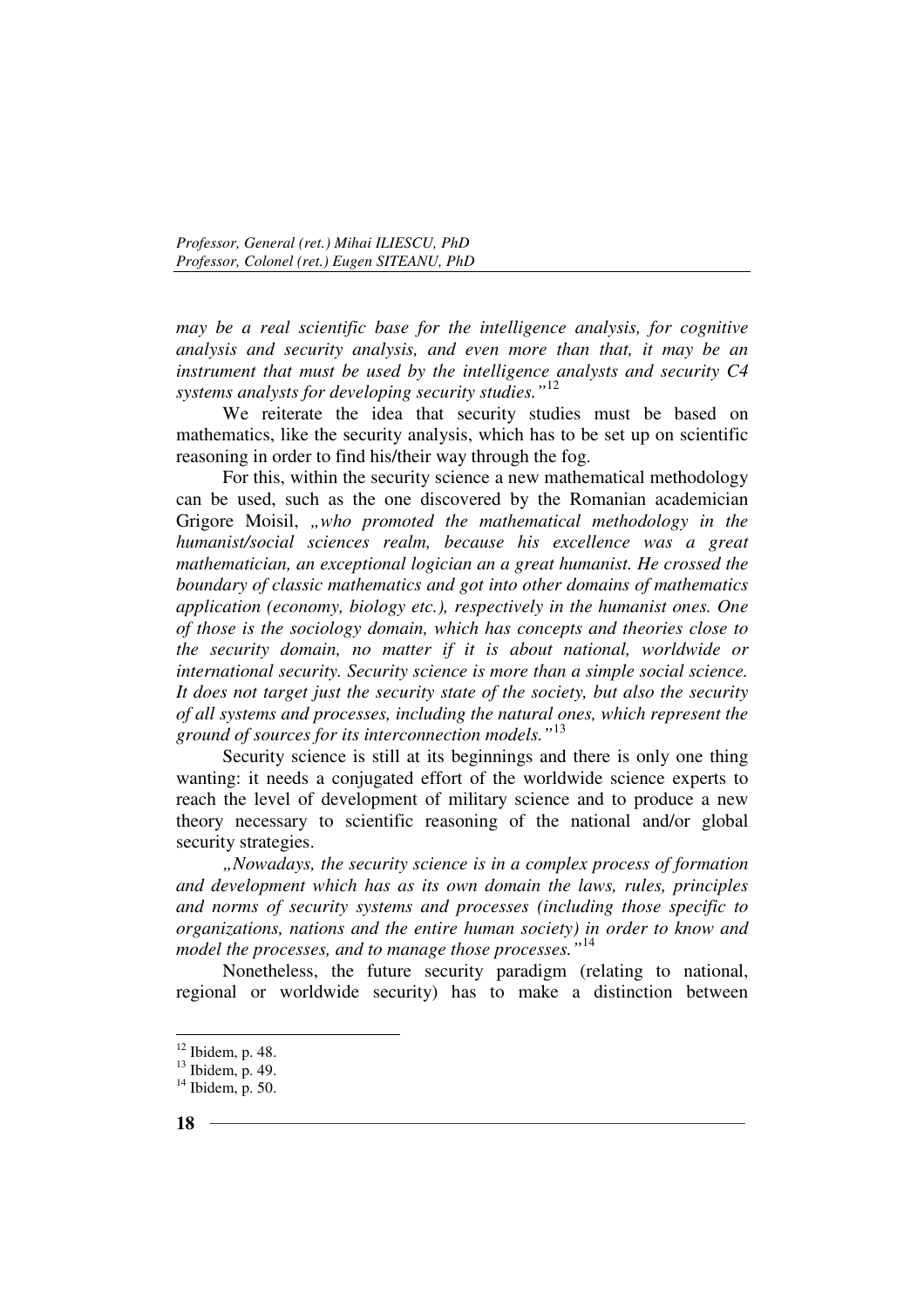organizations/organizing activities and complexities, which are not capable to handle their existence and development, and also between organizations/organizing activities and processualities which have the capacity to handle their becoming/development since they have very wellinformed people and posses the social culture which helps to transform them from objects (that can be easily manipulated) into subjects of actions generating security. We might have thought of that truth about the security problems in order to descover the scientific grounds for setting up security strategy and security science.

## **The scientific reasoning of security strategies**

Between reality and the current model of national security analysis, used for developing the National Security Strategy, there is a series of errors in assessing risks, threats and vulnerabilities since some *"situations*, *processes, phenomena can not be contained in the conceptual framework that represents its foundation"*<sup>15</sup>. Both, professor dr. Ioan Deac, and professor dr. Răzvan Grigoraş, proposed a model that is based on some security opportunities which result from the risks<sup>16</sup>, threats and dangers analysis which create insecurity. The analysis of these "redefines the *relationship between risks, threats and vulnerabilities proposed by Barry Buzan and provides it with a new element: the dangers. The main characteristic of model comes from the fact that analysis of those four components becomes the source of defining the security opportunities, and therefore the negative effects of insecurity sources are able to be converted in positive effects."<sup>17</sup>*

Within the need of security analysis, the idea of choosing strategic directions meant to generate enough security is essential for the respective state. At the same time, the correct definition of the aspects that characterize the national security is a fundamental issue for politico-military decision makers. Accordingly, modelling the process of developing the national security strategy represents an absolute priority for the overall activity of all

<sup>15</sup> Ioan Deac, Răzvan Grigoraş, *Modelarea autopoietică a strategiei de securitate natională*, Strategic Impact Magazine, no. 1 [50]/2014, Centre for Defence and Security Strategic Studies/National Defence University "Carol I", Bucharest, 2014, p. 62.

<sup>&</sup>lt;sup>16</sup> Risks show up at the crossing between threats and vulnerabilities.

<sup>17</sup> Ioan Deac, Răzvan Grigoraş, *op. Cit.*, p. 63.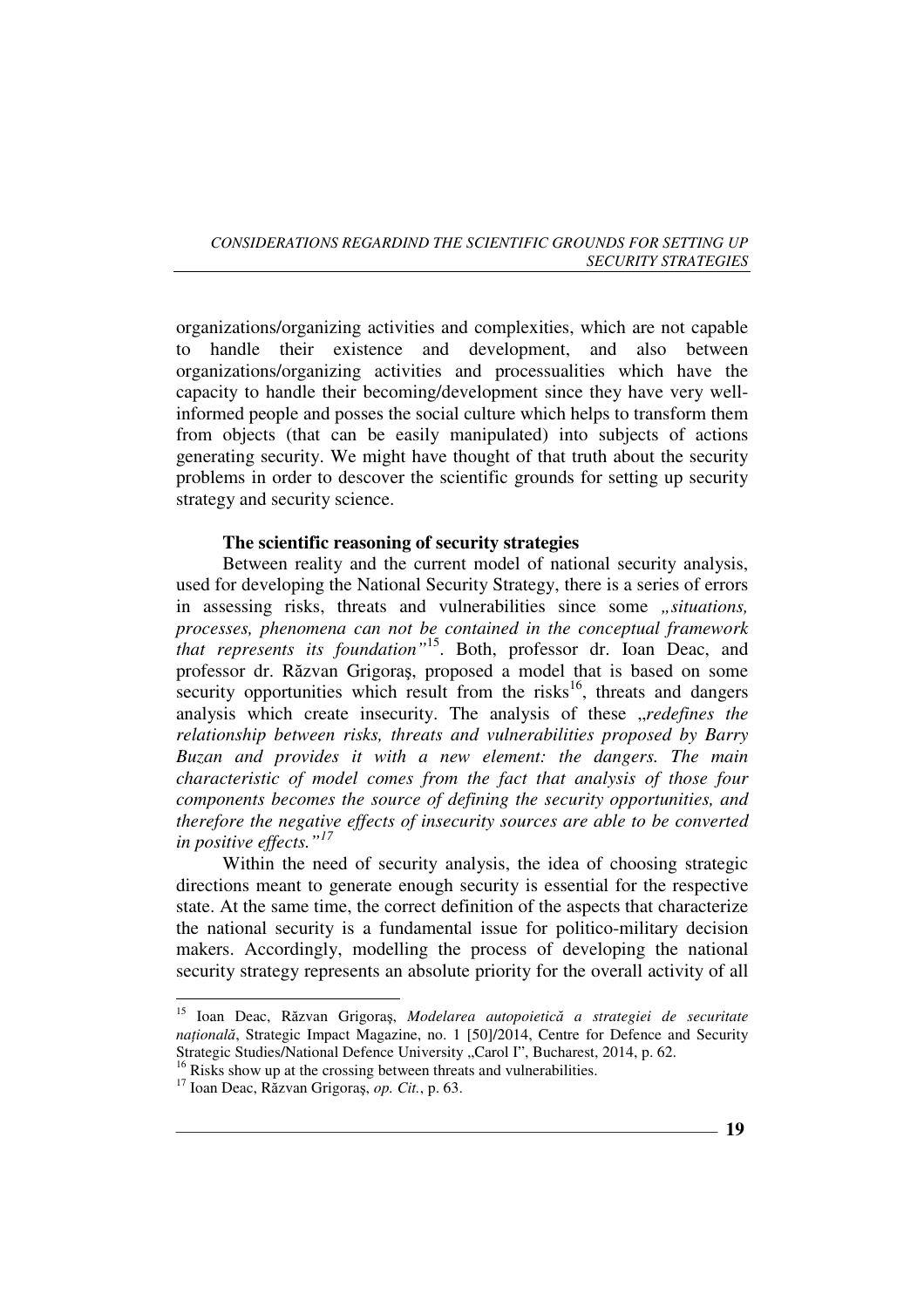decision makers who activate in the security realm. Subsequently, it is necessary that these decision makers *"identify the disturbing factors which act over national security and act for removing or diminishing the negative effects. Therefore, it becomes absolutely necessary to build up a model capable of a simultaneous adaptation and generation of national security strategies through more objective, correctly and completely structured instruments for managing the possible future status of the respective state, a model capable to show up both possible evolution directions of the vectors that lead to "less" security, and evolution directions to "more" security, directions which must lead to accomplishing their own levels of aspiration."<sup>18</sup>*

The national security strategy has the role of integrating all the other strategies generated by a state. Therefore, the above mentioned authors offered , a new approach of the security concept, one that is capable to *provide a framework as complete and adequate as possible for building up a national security strategy"*<sup>19</sup> .

According to their opinion, "the national security strategy represents the art of using all the available means in order to assure the security (…) state which, in turn, may assure the achieving of all long term goals and objectives of a state. The national security strategy defines a singular and unique vision of the state over the modality in which it understands to use its political, economic, social, natural and military resources to assure a climate characterized by limiting/diminishing those dangers that threaten its structural elements and population. The national security strategy establishes which are supposed to be the state engagements, through which its available resources are configured in a competitive environment in order to satisfy the basic needs of its citizens."<sup>20</sup> Those two authors appreciate that *"the national security strategy will have three major necessary characteristics for setting the grounds of the proposed courses of action:* 

• *the cognitive characteristic – its content is based on scientific reasoned analysis;* 

 $18$  Idem.

 $19$  Idem.

 $20$  Ibidem, p. 63.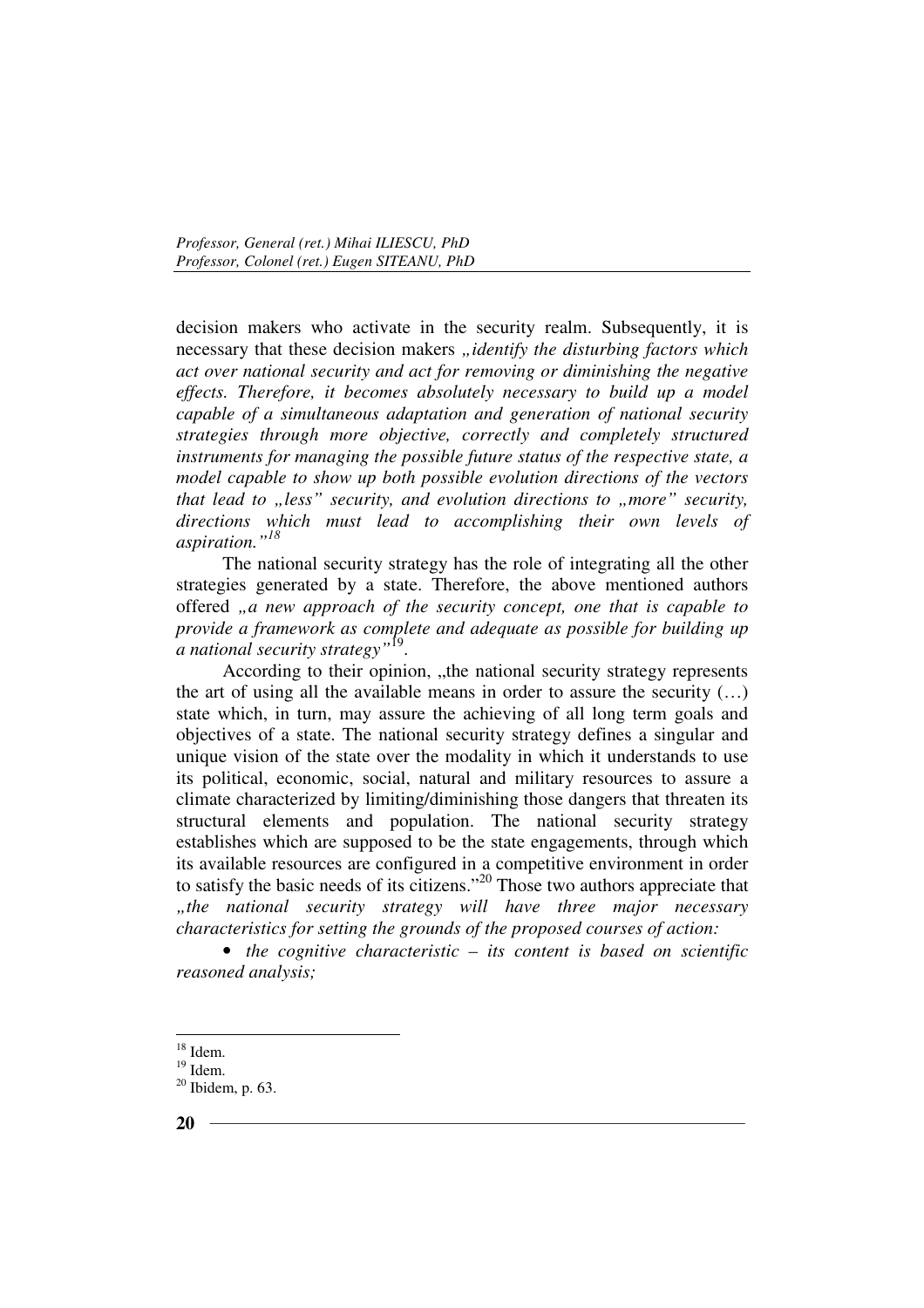• *the prospective characteristic – its assumptions are capable to characterize the future security environment;* 

• *the organizing characteristic – its prescriptions offer action directions for protecting national interests."<sup>21</sup>*

Consequently, the authors consider that *"for achieving the security interests, which should be part of a national security strategy, one needs more than "counterting" risks and threats and that the modelling of national security represents a more appropriate approach for stating and following through the interests of a state."<sup>22</sup>*

The approach of those two professors starts from the *"assumption that security, seen all the characteristic elements belonging to the system, is influenced by the nature of its components and its real resources will be found only in their nature. Furthermore, security, as a mental construction, cannot be just the result of a reactive attitude, but on the contrary, it must be, and in fact it is, a projective and proactive necessity. Security is not just a ,,state" but rather an ,,aspiration". As an ,,aspiration", the desired security must be always related to a reference state, which generates ,,more", respectively ,,less" security."*<sup>23</sup>

Nowadays, the international security environment faces dramatic evolutions that Romania as well as other States have to take into consideration when drawing up their security strategies. *"In this respect, a significant role must be assumed by the European Security Strategy which, in its turn, must be re-evaluated according to current realities (...)* 

*A fair number of the Member States already support the necessity of initiating the review process of this policy document (European Security Strategy), in order to provide the EU with an instrument for evaluation and strategic action in tone with the current international setting."<sup>24</sup>*

Romania must take into account the necessity of revising its own Security Strategy.

 $21$  Idem.

 $^{22}$  Idem.

 $23$  Ibidem, p. 66.

<sup>&</sup>lt;sup>24</sup> Bogdan, Lucian Aurescu, The European security strategy revised. The Romanian perspective, Strategic Impact, Centre for Defence and Security Strategic Studies/National Defence University "Carol I", nr. 2[43]/2012, Bucharest, 2012, p. 17.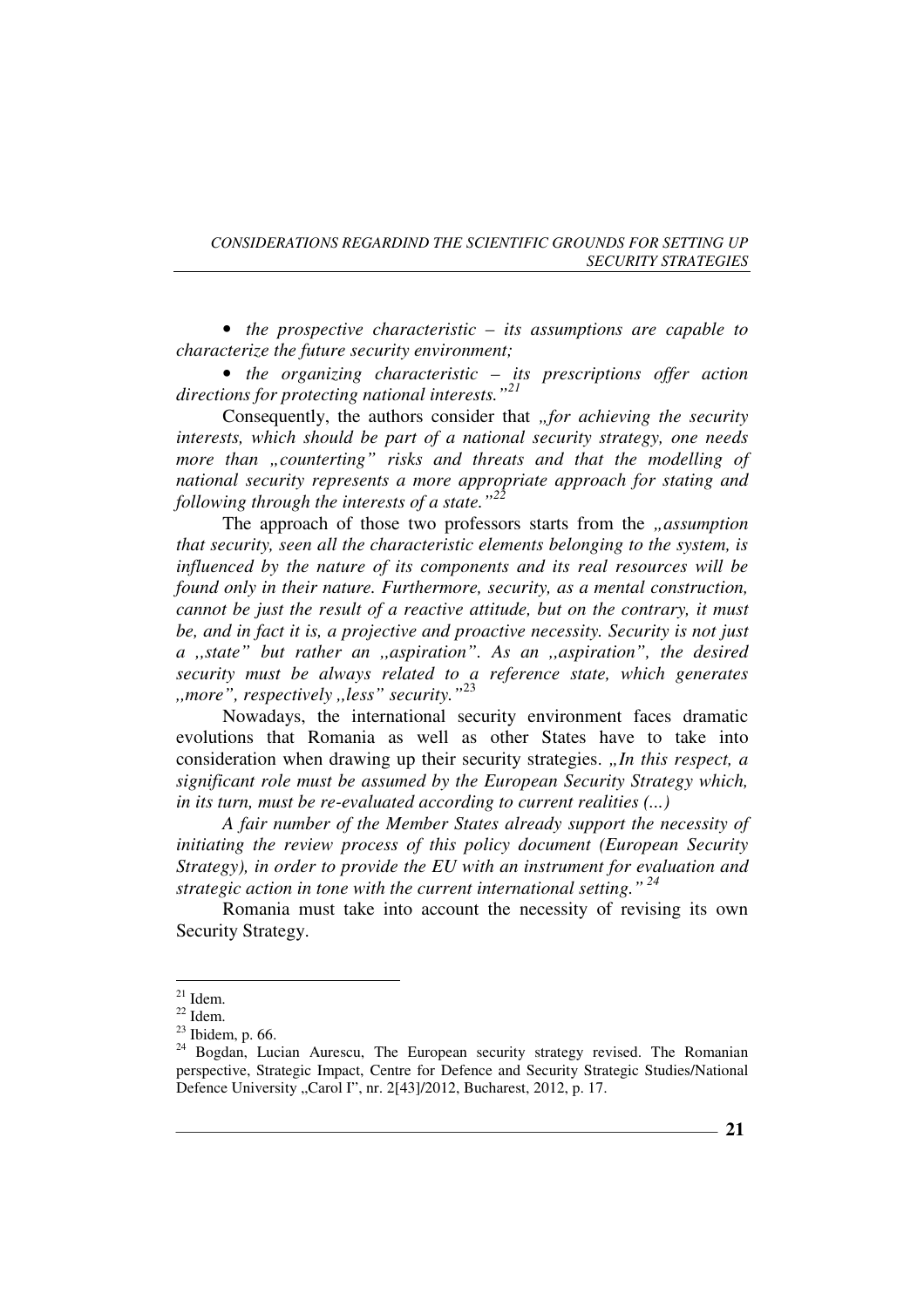*"The European Security Strategy, in its next enunciation, shall endeavour to go beyond a simple adjustment, predictable by virtue of the (…) years interval since its issuance.* 

*The debate concerning the current state of affairs, the objectives and the future orientation of the European Security Strategy must take into consideration its connection with other policy documents from various related domains - foremost the 2020 Strategy, the internal security strategy and energy security strategy, as well as other similar documents."<sup>25</sup>* In the same way, a revised version of the Romanian Security Strategy "will give *structure and prioritize the various domains, by coordinating and integrating various policy initiatives, aiming at overcoming political and operational difficulties and ensuring greater coherence for Romanian foreign and security action. Given the current crisis, it has become even more relevant to combine in a better way the national resources, policies and instruments with the European ones,"<sup>26</sup>* an objective that must be assumed by the current Romanian Security Strategy.

In this regards, we would like to emphasize the necessity to assume the responsibility of strategic ambition to attain trans-Atlantic solidarity and co-operation, both in theory and practice, at all spheres: *"political; aligning US and EU security strategies; consolidating NATO-EU political and operational capabilities for common action; shared areas of concern on the regional and global security agendas - European energy security, neighbourhood policies, relations with Russia, further enlargement, OSCE files, frozen conflicts."<sup>27</sup>* There is no mistaking the words and we, Romanians got to go all by ourself to the best National Security Strategy, every time we got a chance to revise the Strategy; we have to canvass our security system in order to track down every fault, even if there is a mystery into security system that could not well bear the light.

The energetic strategy has glided from the economic level to the political or strategic one, considering the interruptions in the flow of energy

<sup>25</sup> Ibidem, p. 18.

<sup>26</sup> Idem.

<sup>27</sup> Ibidem, p.19.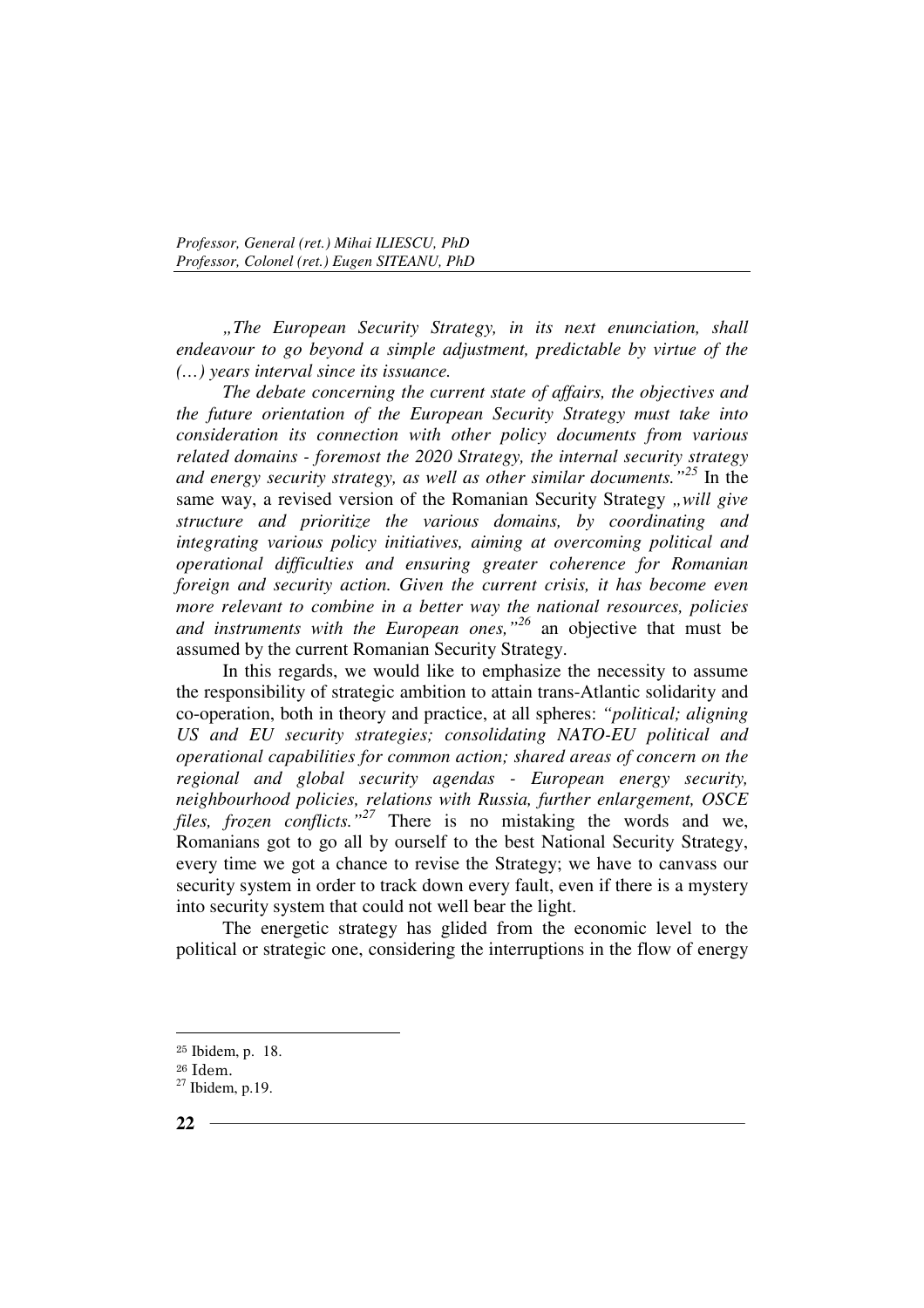resources, *"may be the result of either political decisions or security incidents"<sup>28</sup>* .

The same author emphasizes the fact that, *"In order to manage successfully the current security environment, the EU needs an increased level of cooperation with its partners, both at State level, as well as at the organization's level. Multilateral action and cooperation with international partners, especially NATO, but also the UN or OSCE brings efficiency and enhance European efforts."<sup>29</sup>*

Finally, he emphasises *the fact that any strategy is a prescription for action. As such, in the revision process of the European Security Strategy*  (or of the National Security Strategy, *author's note*) *we must find the optimum balance between the level of ambition in formulating the objectives and the mechanisms and instruments through which these objectives could be achieved. The institutional framework set in place by the adoption of the Lisbon Treaty offers the EU a set of innovative instruments. From this perspective, the European External Action Service is not just one of the key actors of the revision process of the Strategy, but also one of its beneficiaries."<sup>30</sup>* From this point of view in the revision process of the Romanian Security Strategy the rulers/leaders of state have to find the best balance between the objectives and the mechanisms through which respective objectives can be achieved.



AURESCU Bogdan Lucian, *The European security strategy revised. The Romanian perspective,* Strategic Impact, Centre for Defence and Security Strategic Studies/National Defence University "Carol I", nr. 2[43]/2012, Bucharest, 2012.

 $28$  Idem.

 $29$  Ibidem, p. 19.

<sup>30</sup> Idem.